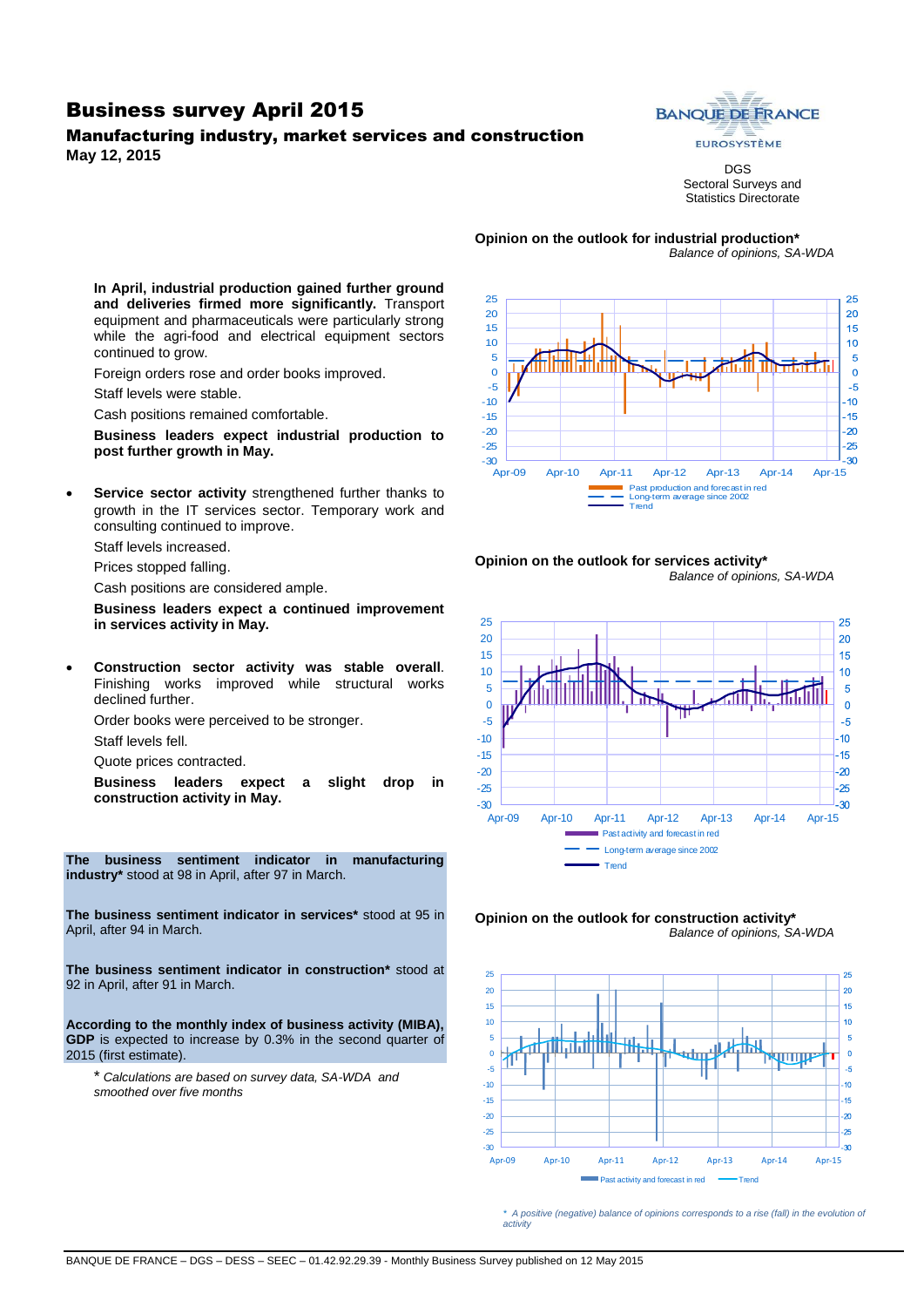| manurautunny muusti y         |             |                |                |                |                |                |                |          |             |                |        |          |
|-------------------------------|-------------|----------------|----------------|----------------|----------------|----------------|----------------|----------|-------------|----------------|--------|----------|
|                               | Jun-14      | <b>Jul-14</b>  | Aug-14         | Sep-14         | Oct-14         | Nov-14         | Dec-14         | $Jan-15$ | Feb-15      | Mar-15         | Apr-15 | May-15   |
| Change                        |             |                |                |                |                |                |                |          |             |                |        | Forecast |
| Production                    | 3           | 3              | 5              | $\mathbf{1}$   | 3              | 4              | $\mathbf 0$    | 7        | 1           | 4              | 3      | 4        |
| <b>Deliveries</b>             | 2           | $\overline{7}$ | $\overline{7}$ | 1              | 4              | $\overline{7}$ | $\overline{4}$ | 11       | $\mathbf 0$ | 5              | 6      |          |
| Total orders                  | 1           | 4              | 4              | $\overline{2}$ | 3              | $\overline{7}$ | 5              | 8        | 1           | 5              | 6      |          |
| Staff                         | $\mathbf 0$ | $\mathbf 0$    | $-1$           | 0              | 0              | $-1$           | $-2$           | 0        | $\mathbf 0$ | $\mathbf 0$    | 0      |          |
| Final goods prices            | $-1$        | 0              | $-1$           | $-1$           | $-3$           | $-2$           | $-1$           | $-4$     | $-1$        | $-1$           | $-1$   |          |
| Commodity prices              | 0           | $\mathbf{1}$   | $-1$           | $-2$           | $-2$           | $-1$           | $-2$           | $-5$     | $-2$        | $-1$           | 0      |          |
| Level                         |             |                |                |                |                |                |                |          |             |                |        |          |
| Order books                   | 1           | $\mathbf{1}$   | $-1$           | $\mathbf 0$    | 1              | 1              | $\overline{4}$ | 0        | $\mathbf 0$ | 2              | 5      |          |
| Inventories of finished goods | 3           | 3              | 4              | 3              | $\overline{4}$ | 3              | 5              | 4        | 5           | $\overline{4}$ | 4      |          |
| Capacity utilisation rate     | 76.0        | 75.9           | 75.5           | 76.1           | 76.3           | 76.5           | 76.3           | 76.8     | 76.5        | 76.6           | 76.6   |          |
| Cash positions                | 4           | $\overline{7}$ | 8              | 8              | 7              | 7              | 6              | 7        | 6           | 11             | 11     |          |

# **Manufacturing industry**

# **Services**

|                  | $Jun-14$ | $Jul-14$       | Aug-14 | Sep-14 | Oct-14         | <b>Nov-14</b>  | Dec-14            | Jan-15 | Feb-15 | Mar-15 | Apr-15 | May-15   |
|------------------|----------|----------------|--------|--------|----------------|----------------|-------------------|--------|--------|--------|--------|----------|
| <b>Change</b>    |          |                |        |        |                |                |                   |        |        |        |        | Forecast |
| Activity         |          | $\overline{7}$ | 8      | 2      | 5              | 2              | 6                 | 4      | 8      | 5      | 9      | 4        |
| Aggregate demand | 2        | 5              | 5      | 4      | 4              | $\overline{2}$ | 6                 | 3      | 5      | 5      | 8      |          |
| Prices           | 0        | $-2$           | -1     | -1     | $-1$           | $-1$           | $-4$              | -6     | -1     | $-2$   | 1      |          |
| Staff            | 2        | 3              | 2      | $-2$   | $\overline{2}$ | 1              | 3                 | 1      | 2      | 4      | 3      |          |
| Level            |          |                |        |        |                |                |                   |        |        |        |        |          |
| Cash positions   | 12       | 11             | 11     | 8      | 10             | 11             | $12 \overline{ }$ | 12     | 8      | 14     | 13     |          |

### **Construction**

|                         | $Jun-14$ | $Jul-14$ | Aug-14 | Sep-14 | Oct-14 | Nov-14 | Dec-14 | $Jan-15$ | Feb-15 | Mar-15 | Apr-15 | $May-15$ |
|-------------------------|----------|----------|--------|--------|--------|--------|--------|----------|--------|--------|--------|----------|
| <b>Change</b>           |          |          |        |        |        |        |        |          |        |        |        | Forecast |
| Activity                | $-2$     | $-2$     | $-3$   | $-3$   | $-5$   | -4     | $-3$   | 0        | 0      | 3      | 0      | $-2$     |
| <b>Estimates prices</b> | -4       | $-3$     | -4     | $-3$   | $-4$   | -4     | $-4$   | -6       | -4     | $-4$   | -4     |          |
| Staff                   | $-2$     | $-1$     | $-2$   | $-1$   | -4     | -1     | $-2$   | -3       | -3     | -1     | $-2$   |          |
| ∣Level                  |          |          |        |        |        |        |        |          |        |        |        |          |
| Order books             | 0        | $-2$     | $-4$   | $-7$   | $-4$   | $-3$   | $-5$   | $-7$     | $-4$   | $-2$   | -1     |          |

Notes :

- A positive (negative) balance of opinions corresponds to a rise (fall) in the evolution of activity.
- The last point corresponds to the business leaders' forecasts of future activity.
- The series are revised on a monthly basis. These revisions take into account additional gross data and the evolution of the seasonal and working-day adjustment depending on the latest available data. The business sentiment indicators of the previous months are revised accordingly.